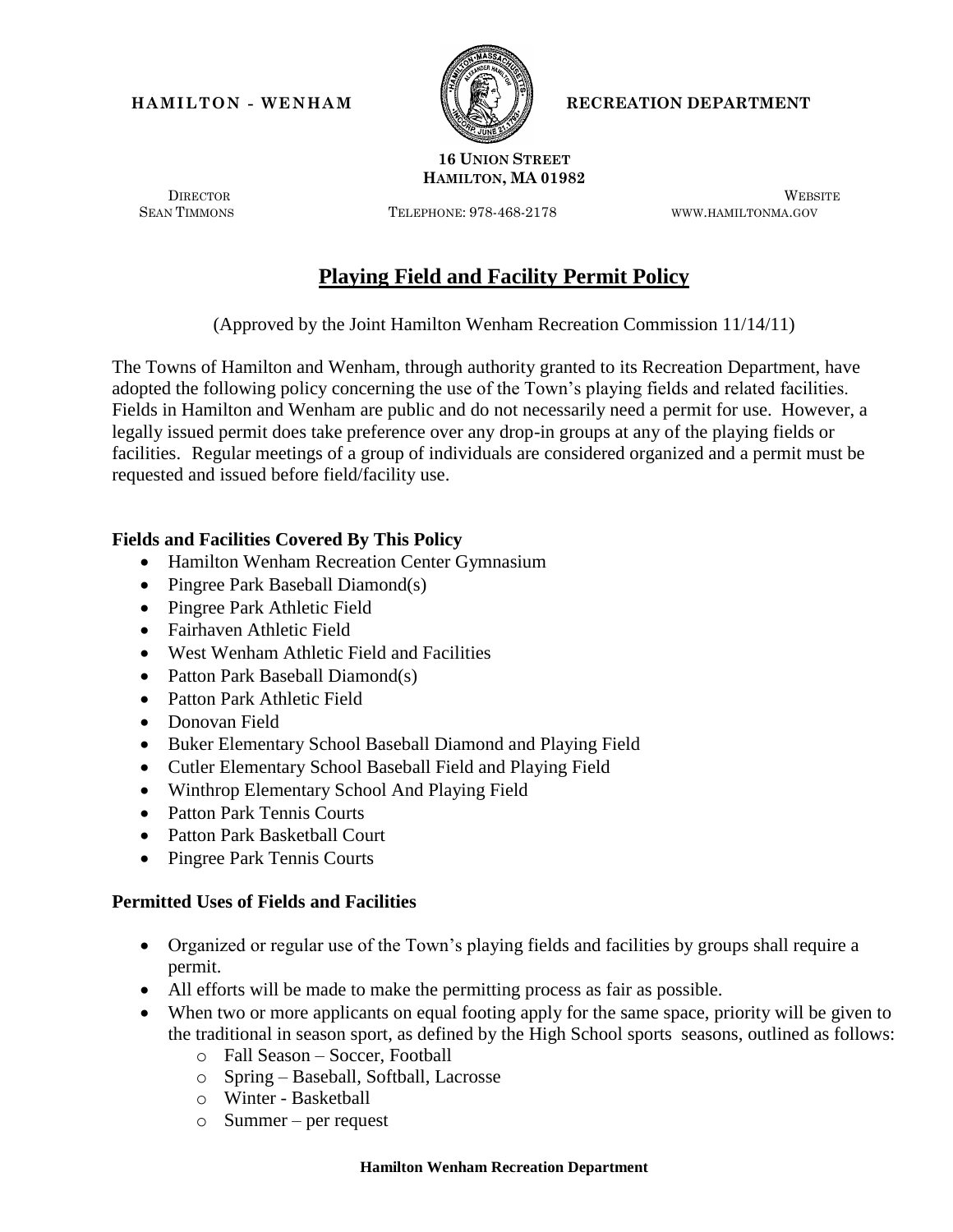- Issuance of permits will be based on availability, scheduled renovations, or any other factor implemented by the Recreation Department and/or the Department of Public Works.
- In addition to the tier to which a permit holder belongs, consideration will be given to a Hamilton-Wenham Youth Sports League that has been a permit holder in the past. As a general rule, a permit will be renewed provided the permit holders have conducted themselves in accordance with the conditions described in this policy. Items that will weigh in the final decisions will be the past history an organization has developed with the Recreation Department, length of time an organization has been part of the community, condition the field is left after users finish for the day (i.e. trash), and the ability of the group to conform to the rules and regulations of the Recreation Department.
- Other than Tier 1 or 1a, applicants that wish to use a second field during a season will only be considered based on the availability of playing fields.
- The field/facility permit applicant or the responsible adults (league representative, coach, parent, proper adult supervision) shall be present at all times a field allocated to them is in use.
- Payment is expected prior to receiving the permit (with exception being Hamilton-Wenham youth organizations that pay the per participant rate). **Only Payment by check is accepted.** Credit Card payment may apply on an individual basis. No future permits will be issued to a group or organization until all outstanding fees are paid.
- Reallocation or subletting of fields or facilities is strictly prohibited. If permitted fields are going unused, the unused dates may not be assigned to non-permitted users and are to be turned back to the Recreation Department for allocation to other users.
- Unless specifically requested and approved by all applicable Town Departments and Boards, it is understood that the function/activity to be held is not a fundraiser, that no admission is to be charged, that no tickets will be sold or collections taken, and that no items will be sold.
- Any violation of the permit's terms, conditions, and /or limitations shall be grounds for immediate revocation of the permit. No refund of the permit fee will be granted and future applications for permits may be denied.
- The Recreation Department requires a certificate of insurance naming both The Towns of Hamilton and Wenham as additionally insured.
- By submitting an application, all applicants agree to conform to all Town policies for playing fields and facilities use.

## Checklist for permit application: **Consideration will not be given until the following conditions are met:**

- 1. Completed application with signed acknowledgement of policy statement.
- 2. Associated rosters signed by organization or league authenticating residency requirements for tier 2 and 3 users.
- 3. A copy of the organization's insurance certificate.
- 4. Any organization or entity that accepts volunteers and provides activities or programs to children 18 or years of age or under must provide the Recreation Department with written documentation that the entity or organization performs a CORI check on all volunteers, as required by Massachusetts General Law. This documentation must be on your organization's letterhead and signed by your president.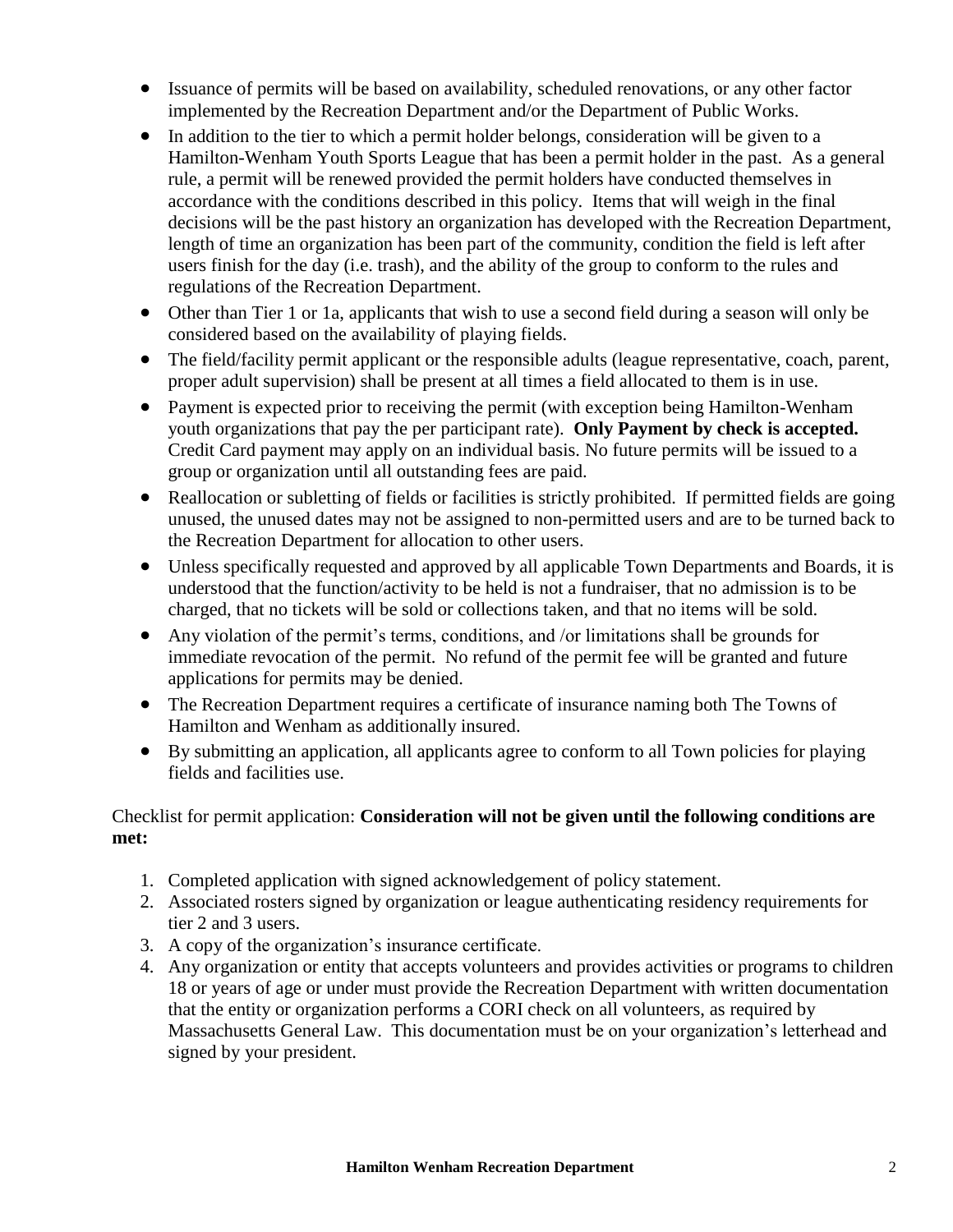Once a field permit/facility has been processed, no refunds will be given. A credit may be issued due to inclement weather contingent upon timely notification of a cancellation and at the discretion of the Recreation Department.

### **Permits will be issued in the following priority:**

#### **Tier 1 Priority Use:**

- Recreation Department sponsored programs.
- Hamilton-Wenham Regional High School (Where Applicable), any Hamilton-Wenham School Event or Activity

**Tier 1a Priority Use:** (Must have 95% Hamilton-Wenham Residents)

 Hamilton-Wenham Youth Sports Organization (i.e. Little League, Babe Ruth baseball, Youth Soccer, Youth Lacrosse, Youth Football) who pay a per participant/per season fee.

**Tier 2 Priority Use:** (Must have a minimum of 60% Hamilton-Wenham Residents)

- Hamilton-Wenham Based Youth Sports Organizations (teams that participate in regional leagues, not in-town organizations
- Hamilton-Wenham based Adult Sports Leagues League membership must have 60% residency.

#### **Tier 3 Priority Use:**

• Any team or league not covered by tier 4

#### **Tier 4 Priority Use:**

Private clinics, camps, tournaments or other special uses of the town's fields or related facilities.

If requested by the Recreation Department, organizations or leagues must submit rosters which shall include the following:

- Name of participant
- Home address of participant

#### **Application Process:**

- Permit applications for fields/facilities for the calendar year will be accepted by the Recreation Department beginning the first Monday in January. Starting and ending dates are approximate and depend upon weather/field conditions. The Recreation Department and the DPW Public Grounds Department will set the start dates.
- Sessions: 1. Spring approximately April  $1$  June 30
	- 2. Summer approximately July 1 August 114
	- 3. Fall approximately August 15 November 21
	- 4. Winter approximately November 22 March 31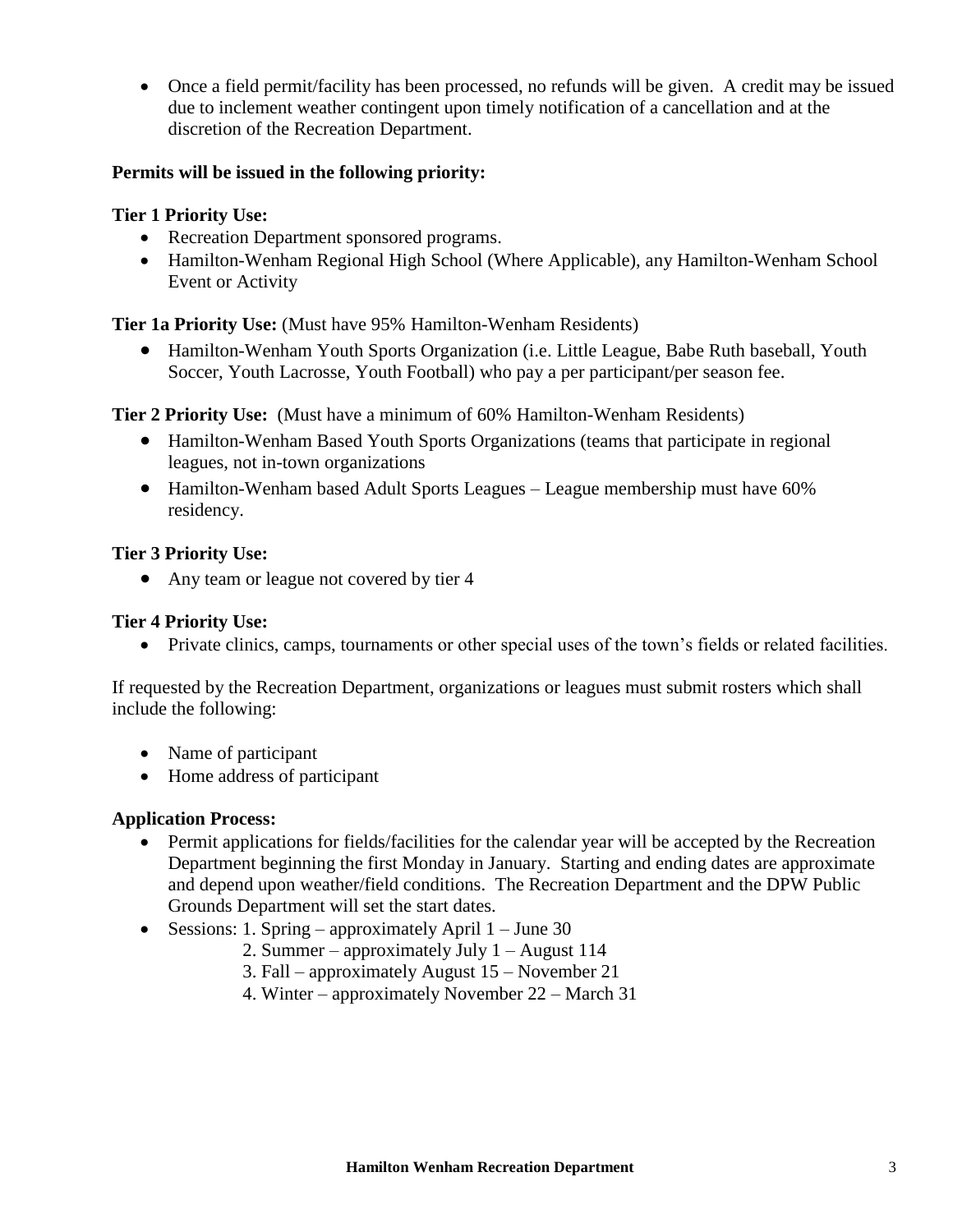- A schedule of permit fees is listed at the end of this document. The Recreation Department will issue a permit/invoice based upon the organization's Tier Category.
- All completed permit applications should be received by the Recreation Department in a timely manner. Following is an approximate timetable for submission of playing field and related facility applications.
- Any Tier 1A organization that gives scholarships to any of it participants will be eligible for up to five (5) scholarships from the Hamilton Wenham Recreation Department permit fee of \$10 per player per season. Organizations must provide the Recreation Department with written documentation that their league has provided scholarships to players during that particular season.

|                                 |             | Spring Season   Summer Season   Fall Season |           | <b>Winter Season</b> |
|---------------------------------|-------------|---------------------------------------------|-----------|----------------------|
| <b>Application Period Opens</b> | January     | January                                     | January   | July                 |
| <b>Application Due By</b>       | February 15 | April 30                                    | July 31   | September 30         |
| <b>Permits Issued By</b>        | March 15    | June 1                                      | August 15 | November 15          |

## **It is the responsibility of each permit holder to submit the requests in writing to the Recreation Department.**

- Once a permit is issued, use of the playing fields and facilities covered by such permit is strictly limited to the terms and conditions, and limitations contained in the permit.
- Field and Facility Permits may be revoked for
	- o Use of alcohol, tobacco, and other controlled substances at field sites
	- o Use of wet and/or unplayable fields
	- o Excessive litter
	- o Use of foul and/or abusive, threatening language or fighting
	- o Damage to fields or facilities
- Field Permit Holders are not allowed to practice or play games on any fields under the following conditions:
	- 1. When there is standing water on the field
	- 2. When the ground is water-logged and "squishy"
	- 3. When the footing is unsure and slippery
	- 4. During any thunderstorm, lightning event, or heavy rain
- For information about playing fields and related facility conditions when a field is closed due to wet or unfavorable conditions you can contact the Recreation Department 978-468-2178. After regular recreation office hours (Monday, 8:00am – 4:30pm, Tuesday, 8:00am – 6:30pm, Wednesday – Thursday, 8:00am – 4:30pm, Friday 8:00am – 12:30pm) it shall be the responsibility of the permit holder to determine if an activity can be held due to wet of unfavorable conditions.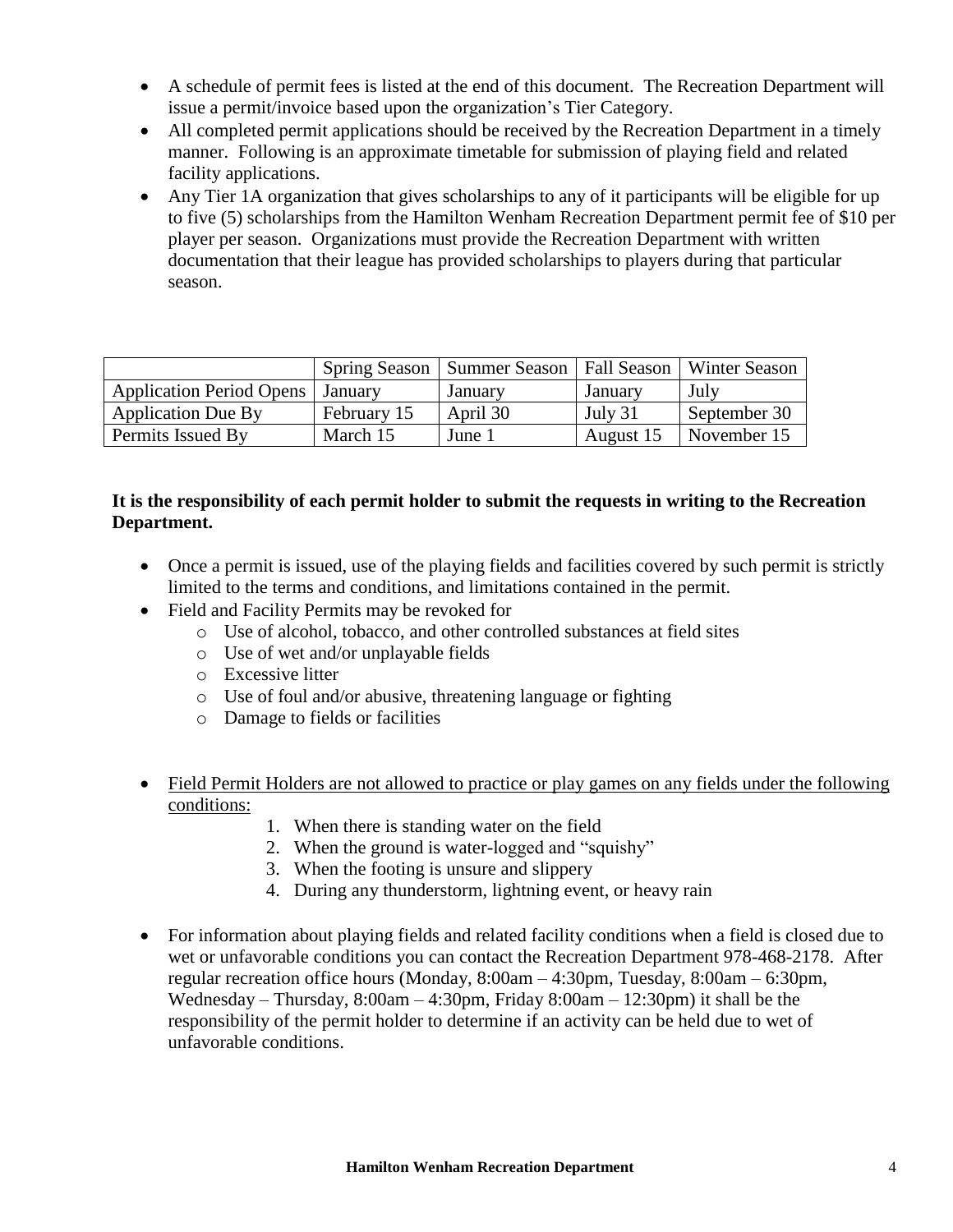**Field Permit holders will be held responsible for the repair of any field on which they play in wet or unfavorable conditions and caused damage to the field, regardless of whether or not the field was closed by the Recreation Department or DPW. If field damage occurs, the DPW will determine what and how the field needs to be repaired and the permit holder will be responsible for paying for all field damage.** 

If there is any pre-existing damage to a field or facility upon arrival by a permitted group, please contact the Recreation Department office immediately to report the damage.

- There is no guarantee that the field permitted will be lined. Field lining is not included in the administrative fee.
- Field permit Holders are not allowed to practice or play games on any snow-covered field and are not allowed to remove snow from any field.
- In submitting an application for a permit under this policy, the applicant:
- i. Agrees that he/she will abide by the rules of the Towns, the Recreation Department and their representatives and designees;
- ii. Recognizes and understands the inherent risks associated with the use of playing fields and related facilities including but not limited to: (1) slips, trips, and falls, (2) aquatic injuries, (3) athletic injuries, and (4) illness, including exposure to and infection with viruses or bacteria. Further acknowledging that the preceding list is not inclusive of all possible risks associated with use and that said in no way limits the operation of this Agreement. In consideration for the Town and Recreation Department accepting his/her/its application for a playing field and related facility use permit, shall indemnify, defend, and hold the Town, its departments, employees and officials, harmless from and against any and all claims, demands, liabilities, actions, causes of actions, costs and expenses, including attorney's fees, arising out of the use of the playing fields and facilities by the applicant, its members and players.
- The Recreation Department reserves the right:
- i. To require a police detail, where deemed necessary by the Recreation Department as a condition to any permit issued. The cost of such a police detail shall be borne by the permit holder.
- ii. To revoke permits issued for violation of Policy, Town Ordinance or Recreation Department Rules and Regulations.